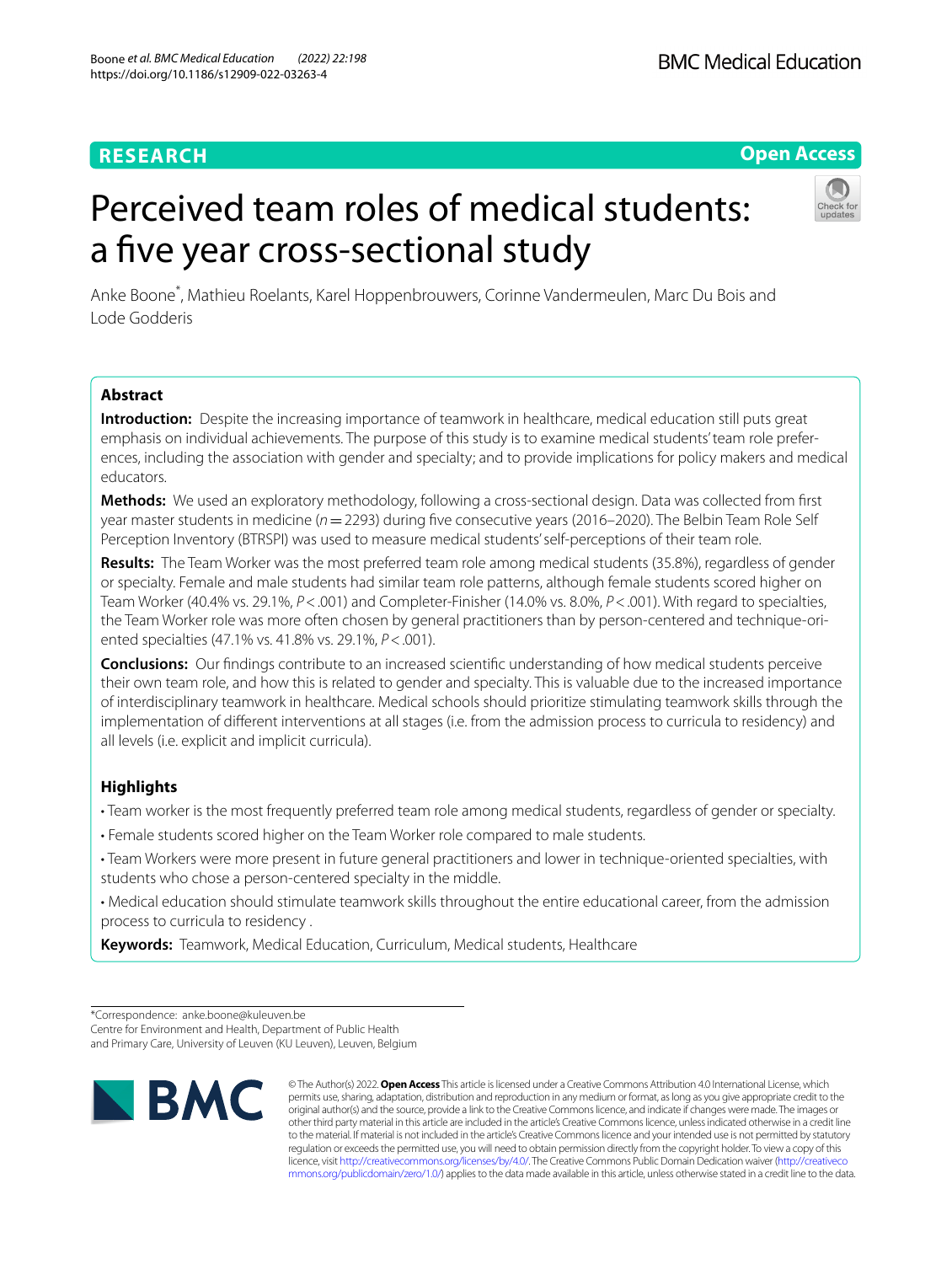#### **Introduction**

The importance of teamwork in healthcare is becoming increasingly apparent [\[1](#page-7-0)]. Teamwork is an often used term and may be defned as the process of interactions between team members, who combine their collective resources to accomplish common goals [[2,](#page-7-1) [3](#page-7-2)]. In healthcare, it is crucial that, for example, emergency teams, surgical teams or rehabilitation teams, work across these professional, disciplinary and sectoral boundaries [[3\]](#page-7-2).

In addition, the growing complexity of patient care and the surge in comorbidities have resulted in an increase in medical specializations (i.e. among medical doctors, nurses, psychologists, etc.) [[1,](#page-7-0) [4](#page-7-3)]. To overcome specialty fragmentation, multidisciplinary healthcare teams have become part of the solution, characterized by strong collaborations between diferent medical specialties (e.g. general practitioners, surgeons) and health professions (e.g. medical doctors, nurses) [\[1](#page-7-0)].

Efective teamwork in healthcare has been found to be benefcial for a variety of additional reasons, such as increased work-engagement [\[5\]](#page-7-4), lower burnout risk, higher performance and fewer medical errors [[6\]](#page-7-5). However, it is important to note that efective teamwork becomes more challenging with the rise in specializations, as diferent medical specializations have distinct interests, technical jargon and educational backgrounds  $[4]$  $[4]$ .

Evidence on medical doctors' teamwork skills shows they are usually not considered Team Workers, but rather solo performers and independent decision-makers [[7–](#page-7-6) 9. They have a tradition of working independently and are trained to take full responsibility as medical experts [[7–](#page-7-6)[10\]](#page-7-8). Nevertheless, former studies indicate diferences in study year  $[11–15]$  $[11–15]$  $[11–15]$  $[11–15]$ , gender  $[16, 17]$  $[16, 17]$  $[16, 17]$  $[16, 17]$  $[16, 17]$  and medical specialties [[8\]](#page-7-13). For instance, women are usually better Team Workers compared to men, while men generally score higher on leadership [[16,](#page-7-11) [17](#page-7-12)]. Additionally, certain medical specialties have a longer tradition of teamwork [[8\]](#page-7-13) or require higher levels of empathy [\[12](#page-7-14)], which is an important characteristic of teamwork [[18\]](#page-7-15). For example, medical students who prefer general practice or personcentered specialties (e.g. psychiatry) usually have higher empathy scores than those who prefer technique-oriented specialties (e.g. clinical biologist) [[12\]](#page-7-14). Furthermore, frst year bachelor medical students seem to score higher on empathy compared to their third and fourth year counterparts, implying a potential reduction in empathy throughout medical education [[12–](#page-7-14)[15](#page-7-10)].

To ensure high-quality healthcare, teamwork has been increasingly identifed and incorporated into curricula for medical education  $[19]$  $[19]$  $[19]$ . The Canadian Medical Educational Directives for Specialists (CanMEDS) developed an outcomes-based framework for medical education that identifes seven core competencies for medical doctors, including the Collaborator  $[20]$ . The Collaborator is described as someone who works 'efectively with other health care professionals to provide safe, high-quality, patient-centred care' (16, p18). Belgium, Denmark, Australia and New Zealand are among the countries that have adopted this framework as a guideline for medical education curricula [\[21,](#page-7-18) [22](#page-7-19)].

Despite this progress, medical education is still marked by strong competitiveness (e.g. numerus clausus) and a focus on individual achievements and outcompeting peers [[10,](#page-7-8) [11,](#page-7-9) [23](#page-7-20)[–25\]](#page-7-21). Evidence has indicated that medical students perceive healthcare as an individual responsibility rather than a collective one [[26\]](#page-7-22). In addition, Walkiewicz et al. showed that medical students scored higher on action-oriented team roles (i.e. concerned with immediate tasks) and thinking-oriented roles (i.e. creative or analytical thinkers) than on the Team Worker role [[17\]](#page-7-12), which CanMEDS refers to as the Collaborator [\[27](#page-7-23)]. Furthermore, multiple studies have found that empathy scores decreased throughout medical education [[12](#page-7-14)[–15](#page-7-10)]. These findings contradict with the increasing importance of interprofessional collaboration and multidisciplinary teamwork in modern healthcare [\[10](#page-7-8), [25\]](#page-7-21).

There is also still much uncertainty on medical students' perceptions with regard to their own professional team roles. We have been able to identify only one study by Walkiewicz et al. [[17\]](#page-7-12), but the generalizability of their fndings was problematic due to the relatively small sample size. Nonetheless, examining perceptions has great value as studies have shown that people who have positive perceptions about teamwork tend to be more committed to it [\[28,](#page-8-0) [29](#page-8-1)]. Furthermore, perceptions and beliefs often result from past experiences, which means that providing positive experiences (i.e. on teamwork) may improve people's commitment towards teamwork in the future [\[28](#page-8-0)].

The aim of this study is to examine self-perceptions of medical students on their professional team role, with a focus on teamwork. In addition, we have assessed differences according to gender and future specialty (i.e. general practice, person-centered specialty or techniqueoriented specialty). Based on the literature, we expected overall higher scores for action-oriented and thinkingoriented roles versus Team Worker roles [[17\]](#page-7-12); and higher scores for Team Worker roles in female students [[16,](#page-7-11) [17](#page-7-12)] and in those who will later opt for a training as general practitioner or a person-oriented specialty [\[12](#page-7-14)].

## **Materials and methods**

#### **Participants**

First year master students in medicine of the University of Leuven (KU Leuven), Belgium, were asked to complete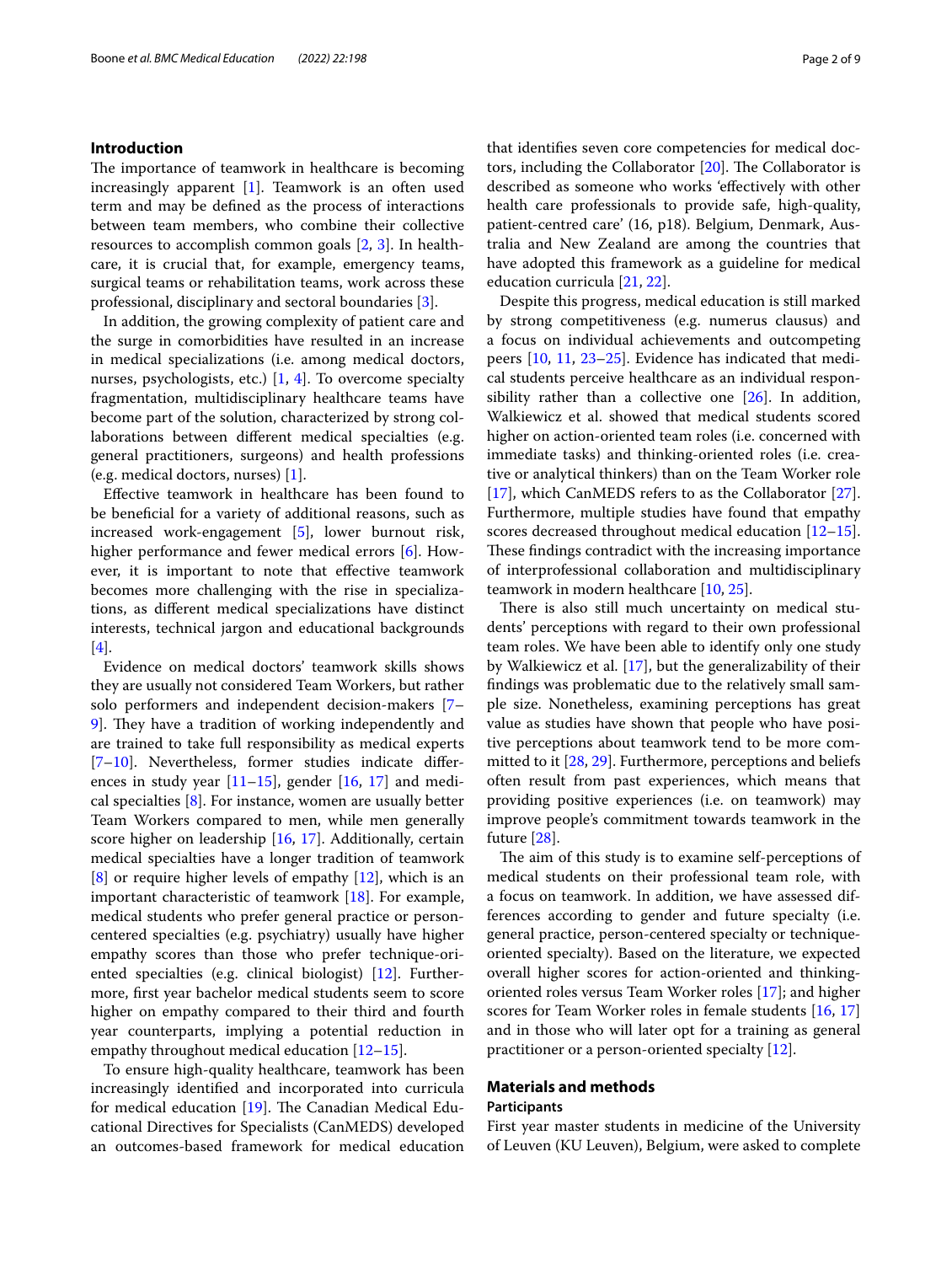an online questionnaire prior to starting a group assignment during fve consecutive years from 2016 to 2020. The number of students enrolled per year was 487 (2016), 502 (2017), 464 (2018), 469 (2019) and 514 (2020). The total number was 2.436 students, of which 60% were female. In December of each year, designated faculty members sent the questionnaire to the students via email with a link to the survey, and a reminder was sent in January. The submission of the questionnaire was part of a curriculum activity within medical education. For the retrospective analysis of the preferred team roles' associations with gender and specialty, ethical approval was obtained from the Social and Societal Ethics Committee of the KU Leuven (G-2020-1632). To ensure anonymity and privacy, data were pseudonymized (i.e. personal identifcation data were replace by a code prior to the analysis).

#### **Instrument**

The Dutch version of the Belbin Team Role Self Perception Inventory (BTRSPI) was used to measure self-perceptions of team roles  $[30]$  $[30]$ . This questionnaire is based on Belbin's Team Role model, which assesses behaviour instead of job ranking, position or personality [\[31](#page-8-3)].

Table [1](#page-2-0) describes the eight different team roles according to Belbin: Completer-Finisher, Shaper, Implementer, Monitor-Evaluator, Plant, Resource-Investigator, Team Worker and Coordinator. Later, a ninth team role - the Specialist - was added based on specialist expertise. However, the Dutch BTRSPI did not include this role, and because our research primarily focused on teamwork, we included only eight Belbin team roles [[31\]](#page-8-3).

The questionnaire was distributed with the online survey program LimeSurvey version 2.06+ (LimeSurvey GmbH, Hamburg, Germany) for the frst four years (2016–2019), and with Qualtrics (Qualtrics, Provo, UT, USA) in 2020. The BTRSPI is divided into seven categories. For each category, students have to assign a total of 10 points among eight items, based on how closely each item represents the respondent's self-perceived behaviour. Each item relates to one of Belbin's team roles in particular. An example is *'I believe I can make positive contributions to a team because… [item 1/8: I am quick to see and take advantage of new opportunities]*. This item corresponds with the Monitor-Evaluator. The more points a student assigns to a particular item, the better this behaviour matches the self-perceived team role. The scores which correspond to a given team role in each of

<span id="page-2-0"></span>

|  |  |  |  |  |  | Table 1 Belbin team roles, strengths and potential weaknesses |
|--|--|--|--|--|--|---------------------------------------------------------------|
|--|--|--|--|--|--|---------------------------------------------------------------|

| Team role                      | <b>Strengths</b>                                                                            | <b>Potential weaknesses</b>                                                                     |
|--------------------------------|---------------------------------------------------------------------------------------------|-------------------------------------------------------------------------------------------------|
| <b>Action - Oriented Roles</b> |                                                                                             |                                                                                                 |
| Completer-Finisher             | - Pays attention to details<br>- Conscientiously delivers on time<br>- Searches out lacunas | - Resistant to delegate<br>- Worries excessively<br>- Could exaggerate with perfectionism       |
| Shaper                         | - Thrives on high pressure<br>- Dynamic<br>- Sets objectives                                | - Tendency to provocation<br>- Could offend people<br>- Can seem aggressive                     |
| Implementer                    | - Efficient and trustworthy<br>- Hands-on mentality<br>- Systematic and efficient           | - Susceptible to inflexibility<br>- Can be slow to embrace opportuni-<br>ties and changes       |
| Thinking - Oriented Roles      |                                                                                             |                                                                                                 |
| Monitor-Evaluator              | - Sophisticated and strategic<br>- Judges accurately<br>- Works facts-based                 | - Slow decision-making<br>- Falls short on the ability to inspire<br>- Could be highly critical |
| Plant                          | - Highly creative and imaginative<br>- Good problem-solving<br>- Advances new ideas         | - Might ignore expenses<br>- Lacks effective communication<br>- Could be easily distracted      |
| <b>People - Oriented Roles</b> |                                                                                             |                                                                                                 |
| Resource-Investigator          | - Outgoing, enthusiastic<br>- Explores<br>- Inquisitive nature                              | - Over-optimistic<br>- Loses interest quickly<br>- Could forget to follow up                    |
| Team Worker                    | - Collaborative and diplomatic<br>- Conflict aversive<br>- Focusses on team spirit          | - Avoids confrontations<br>- Indecisive in crisis<br>- Hesitant to make unpopular decisions     |
| Coordinator                    | - Focuses on the team<br>- Delegates work<br>- Mature and confident                         | - Might over-delegate work<br>- Could be considered manipulative                                |

Descriptions adapted from Belbin M., Team Roles at Work.; 2012. [[31\]](#page-8-3)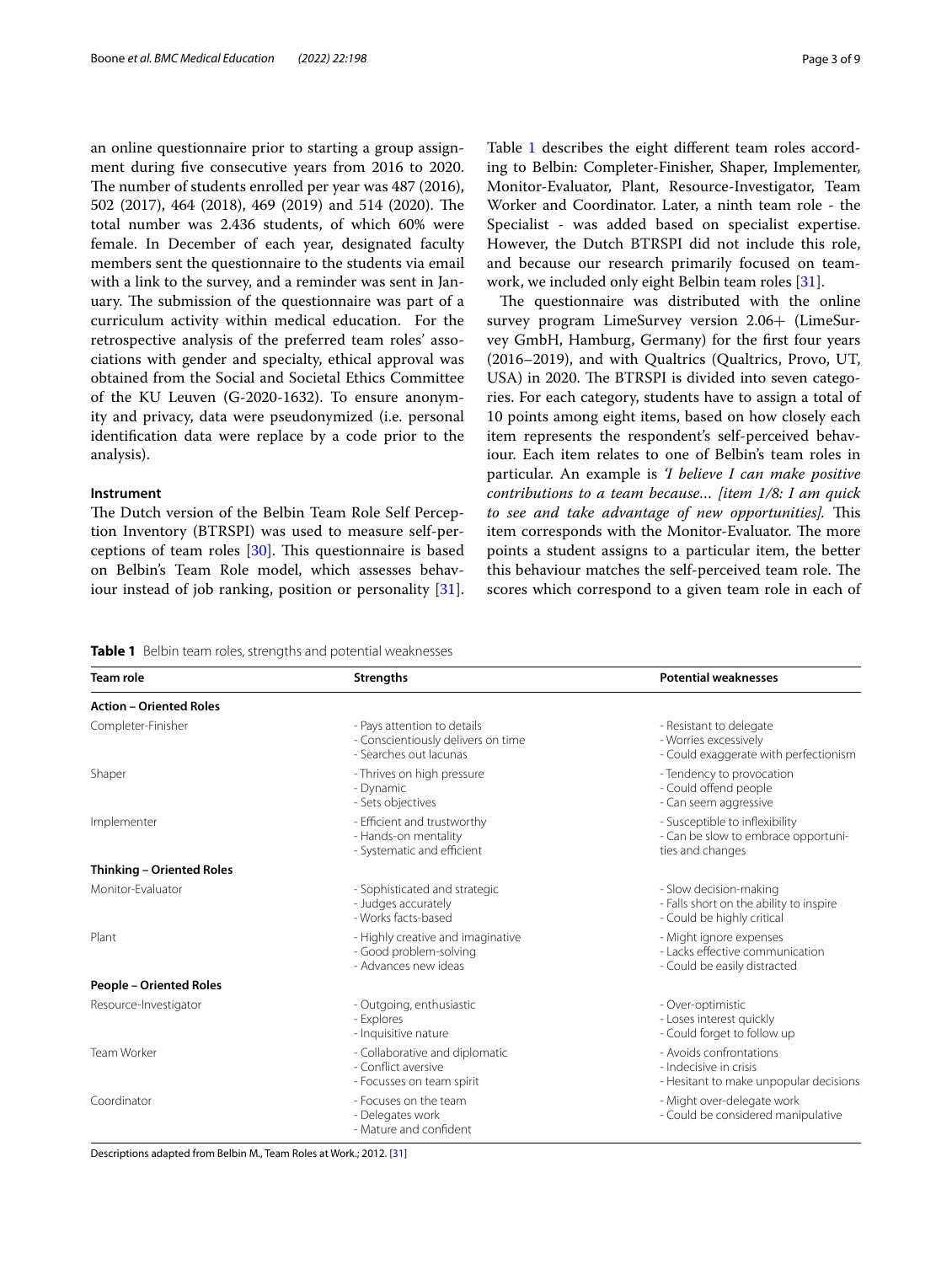the seven categories are combined, and the highest score represents the preferred team role, while the lowest score reflects the least corresponding team role [[31,](#page-8-3) [32](#page-8-4)].

#### **Data analysis**

Data were analyzed in R version 4.0  $[33]$  $[33]$ . The primary outcome variable of our analysis was the preferred team role, defned as the team role with the maximum score. When multiple (usually two) team roles received the same maximum score (i.e. ties), each one of these roles was considered as 'preferred' such that the total prevalence is somewhat larger than 100% (i.e. 113.6%). Preferred team roles were compared separately by gender, academic year and specialty with chi-squared tests. In addition, total scores for each of the roles were compared using Spearman correlation analysis. Statistical tests with a *p*-value lower than 0.05 were considered as statistically significant.

Specialty analysis was limited to the cohorts of 2016 and 2017 since later cohorts had not yet started further training and education. For this analysis, medical specialties were grouped as General Practitioners (GP), Person-oriented Specialties (PS: internal medicine, gynecology, physical medicine and rehabilitation, pediatrics and psychiatry), and Technique-oriented Specialties (TS: surgery, neuro-surgery, orthopedic surgery, esthetical surgery, otolaryngology, ophthalmology, anesthesiology, dermatology, emergency medicine, pathology, radiography, insurance medicine, clinical biology, clinical genetics, nuclear medicine, urology and stomatology) [\[34](#page-8-6)].

#### **Results**

We received 2293 answers to our online survey (global response rate 94%). The number of participants/total number of students enrolled for the course in the fve cohorts was 467/487 (96%) in 2016, 475/502 (95%) in 2017, 429/464 (92%) in 2018, 457/469 (97%) in 2019 and  $465/514$  (90%) in 2020. The mean age of the students was 21.7 years (SD 2.0) and 60% (*n*=1375) were female.

*Team roles* (see Table [2\)](#page-3-0). The Team Worker was by far the most popular team role, receiving the highest score from 822 respondents (35.8%). The Implementer ranked second with 555 respondents (24.2%) and the Shaper third with  $447$  respondents  $(19.5%)$ . The two least prevalent team roles were the Resource-Investigator (*n*=54, 2.4%) and the Plant  $(n=67, 2.9%)$ . Differences between the five cohorts were not statistically significant  $(P > .05)$ (see Table [2](#page-3-0)). A total of 277 respondents (12.1%) had two or more preferred team roles, which means that they received the same highest score for more than one team role.

*Gender* (see Table [3](#page-4-0)). Female and male students showed overall similar team role patterns, while more female than male students preferred the Team Worker (40.4% vs. 29.1%, *P*<.001) and Completer-Finisher role (14.0% vs. 8.0%, *P*<.001). Male students, on the other hand, more often preferred the Monitor-Evaluator role than female students (14.1% vs. 5.7%, *P*<.001).

*Specialty (see Table [3](#page-4-0)). The Team Worker was the most* preferred team role among students who later opted for a training as a General Practitioner (GP) (47.1%), a Person-centered Specialty (PS) (41.8%) and a Techniquecentered Specialty (TS) (29.1%). However, the frequency was largely diferent between disciplines, with the Team Worker role more often chosen by GPs than by PS and TS; and more often by PS than by TS (*P*<.001). Among students who opted for TS, the Team Worker role was only marginally more preferred than the Shaper or Implementer role, while Team Worker had a greater advantage on the next team role among GP and PS. Further,

<span id="page-3-0"></span>**Table 2** Team roles according to the fve consecutive years (2016, 2017, 2018, 2019, 2020)

|                       | 2016 |       | 2017 |       | 2018 |       | 2019 |      | 2020 |       | <b>Total</b> |       | P-value |
|-----------------------|------|-------|------|-------|------|-------|------|------|------|-------|--------------|-------|---------|
|                       | N    | %     | N    | %     | N    | %     | N    | $\%$ | N    | %     | N            | $\%$  |         |
| Completer-Finisher    | 45   | 9.6   | 55   | 1.6   | 44   | 10.3  | 65   | 14.2 | 56   | 12.0  | 265          | 11.6  | 0.224   |
| Shaper                | 87   | 18.6  | 82   | 17.3  | 74   | 17.2  | 110  | 24.1 | 94   | 20.2  | 447          | 19.5  | 0.053   |
| Implementer           | 104  | 22.3  | 126  | 26.5  | 111  | 25.9  | 110  | 24.1 | 104  | 22.4  | 555          | 24.2  | 0.425   |
| Resource-Investigator | 11   | 2.4   | 17   | 3.6   | 12   | 2.8   |      | i .5 |      | 1.5   | 54           | 2.4   | 0.180   |
| Team Worker           | 184  | 39.4  | 178  | 37.5  | 156  | 36.4  | 145  | 31.7 | 159  | 34.2  | 822          | 35.8  | 0.131   |
| Coordinator           | 42   | 9.0   | 38   | 8.0   | 36   | 8.4   | 37   | 8.1  | 32   | 6.9   | 185          | 8.1   | 0.829   |
| Monitor-Evaluator     | 41   | 8.8   | 47   | 9.9   | 36   | 8.4   | 39   | 8.5  | 45   | 9.7   | 208          | 9.1   | 0.903   |
| Plant                 | 13   | 2.8   | 12   | 2.5   | 14   | 3.3   | 13   | 2.8  | 15   | 3.2   | 67           | 2.9   | 0.960   |
| Team roles            | 527  | 112.9 | 555  | 116.9 | 483  | 112.7 | 526  | 115  | 512  | 110.1 | 2603         | 113.6 |         |

 $* P < 05$ 

\*\* *P*<.001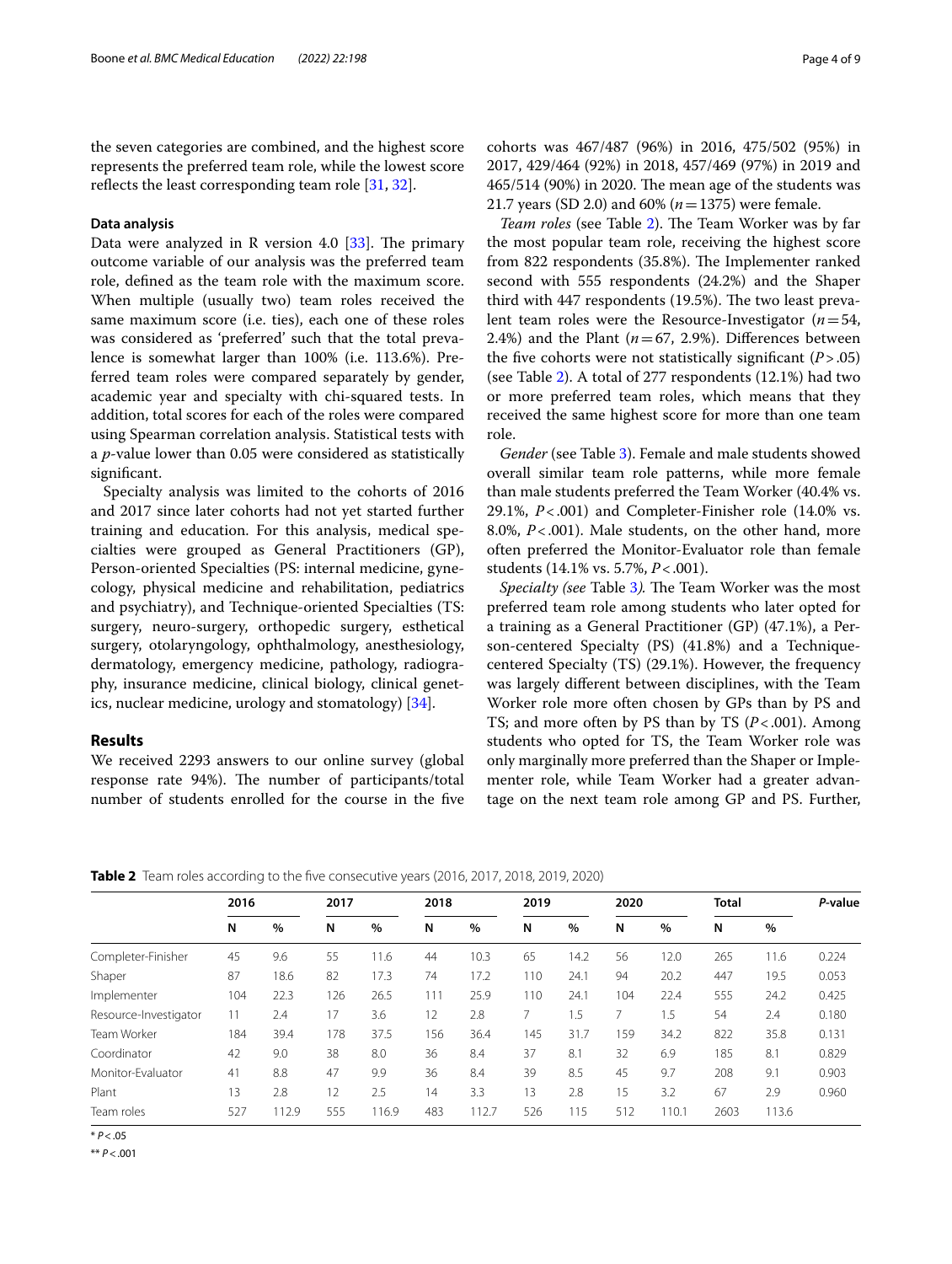| <b>Team roles</b>     | Female |      | Male |      | P-value  | GP  |      | PS |      | TS |      | P-value   |
|-----------------------|--------|------|------|------|----------|-----|------|----|------|----|------|-----------|
|                       | N      | %    | N    | $\%$ |          | N   | $\%$ | N  | %    | N  | $\%$ |           |
| Completer-Finisher    | 192    | 14.0 | 73   | 8.0  | $.000**$ | 26  | 9.0  | 20 | 10.2 | 34 | 16.5 | $.028*$   |
| Shaper                | 253    | 18.4 | 194  | 21.1 | .118     | 42  | 14.5 | 35 | 17.9 | 54 | 26.2 | $.004*$   |
| Implementer           | 337    | 24.5 | 218  | 23.7 | .713     | 61  | 21.1 | 43 | 21.9 | 56 | 27.2 | .256      |
| Resource-Investigator | 24     | 1.7  | 30   | 3.3  | $.027*$  | 10  | 3.5  |    | 3.6  | 2  | 1.0  | .176      |
| Team Worker           | 555    | 40.4 | 267  | 29.1 | $.000**$ | 136 | 47.1 | 82 | 41.8 | 60 | 29.1 | $3e-04**$ |
| Coordinator           | 100    | 7.3  | 85   | 9.3  | .102     | 28  | 9.7  | 18 | 9.2  | 12 | 5.8  | .279      |
| Monitor-Evaluator     | 79     | 5.7  | 129  | 14.1 | $.000**$ | 16  | 5.5  | 19 | 9.7  | 22 | 10.7 | .084      |
| Plant                 | 28     | 2.0  | 39   | 4.2  | $.003*$  | 8   | 2.8  | 5  | 2.6  | 2  | 1.0  | .365      |

<span id="page-4-0"></span>**Table 3** Preferred team roles according to gender and specialty group<sup>a</sup>

\* *P*<.05

 $*$  *P* < 001

a GP general practitioner, PS Person-oriented Specialty, TS Technique-oriented Specialty. The analysis by specialty group was limited to students from 2016 and 2017

Shaper and Completer-Finisher were signifcantly more preferred team roles among TS, than among GP or PS  $(P < .05)$ .

*Correlations* (see Table [4](#page-4-1)). A Spearman correlation analysis of scores given to the various team roles was conducted. This analysis indicated a moderate significant (negative) correlation between Team Worker and Shaper  $(r_s=-0.582, P<0.001)$ , which means that the higher a respondent's Team Worker score is, the lower their Shaper score. Other signifcant (negative) correlations appeared, although they were rather weak  $(r_s < -0.400)$ [[35\]](#page-8-7) (e.g. Resource-Investigator vs. Completer-Finisher, Resource-Investigator vs. Implementer, Coordinator vs. Completer-Finisher, Plant vs. Shaper).

#### **Discussion**

This explorative study shows that Team Worker is the most preferred team role among medical students, regardless of gender or specialty. Female and male

students had similar team role patterns, although the former scored higher on Team Worker and Completer-Finisher. With regard to specialties, the Team Worker role was more often chosen by general practitioners than by person-centered and technique-oriented specialties; and more often by person-centered specialties than by technique-oriented specialties.

#### **Medical students as Team Workers**

The finding that Team Worker was the most frequently preferred team role among our target group is somewhat surprising given that most studies defne medical students and practicing medical doctors as independent decision-makers or solo performers [[7–](#page-7-6)[9,](#page-7-7) [26](#page-7-22), [36](#page-8-8), [37\]](#page-8-9). Therefore, we expected that medical students would score higher on action-oriented or thinking-oriented roles, than on the Team Worker role. For example, Walkiewicz et al. found that medical students scored signifcantly higher for action-oriented and thinking-oriented

<span id="page-4-1"></span>**Table 4** Spearman correlations between team roles (above diagonal) and corresponding *p*-values (below diagonal)

|                       | Completer-<br><b>Finisher</b> | Shaper    | Implementer | Resource-<br>Investigator | <b>Team Worker</b> | Coordinator | Monitor -<br><b>Evaluator</b> | Plant    |
|-----------------------|-------------------------------|-----------|-------------|---------------------------|--------------------|-------------|-------------------------------|----------|
| Completer-Finisher    |                               | $-0.043$  | 0.066       | $-0.372$                  | $-0.143$           | $-0.335$    | $-0.209$                      | $-0.117$ |
| Shaper                | $0.041*$                      |           | $-0.218$    | 0.001                     | $-0.582$           | 0.155       | $-0.063$                      | $-0.330$ |
| Implementer           | $0.002*$                      | $0.000**$ |             | $-0.320$                  | 0.023              | $-0.235$    | $-0.025$                      | $-0.175$ |
| Resource-Investigator | $0.000**$                     | 0.966     | $0.000**$   |                           | $-0.079$           | 0.119       | $-0.082$                      | 0.179    |
| Team<br>Worker        | $0.000**$                     | $0.000**$ | 0.271       | $0.000**$                 |                    | $-0.091$    | $-0.230$                      | 0.026    |
| Coordinator           | $0.000**$                     | $0.000**$ | $0.000**$   | $0.000**$                 | $0.000**$          |             | $-0.100$                      | $-0.219$ |
| Monitor-<br>Evaluator | $0.000**$                     | $0.003*$  | 0.221       | $0.000**$                 | $0.000**$          | $0.000**$   |                               | $-0.064$ |
| Plant                 | $0.000**$                     | $0.000**$ | $0.000**$   | $0.000**$                 | 0.220              | $0.000**$   | $0.002*$                      |          |

\* *P*<.05

\*\* *P*<.001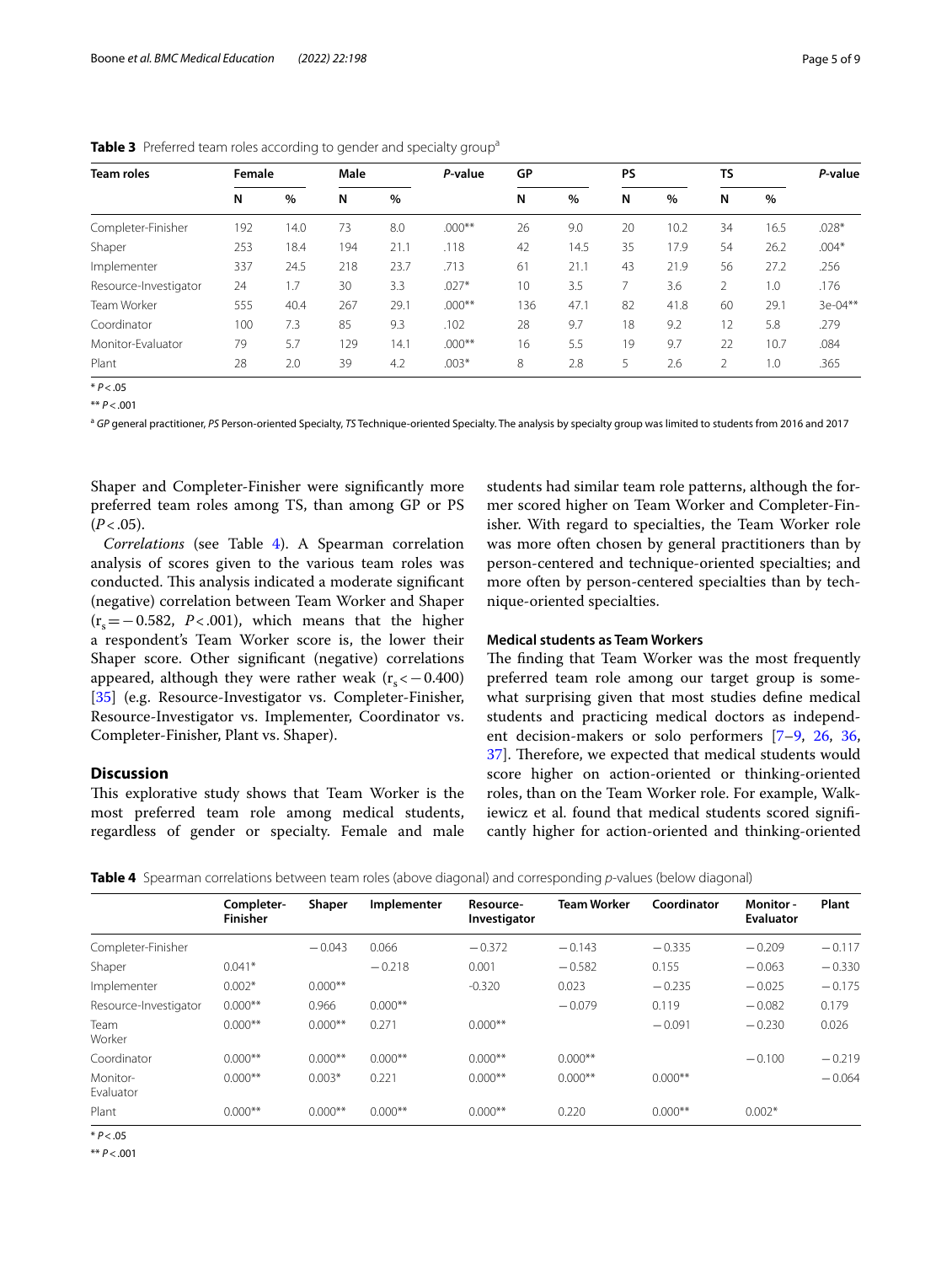roles than for the Team Worker role, while using the same instrument (i.e. BTRSPI) [\[17\]](#page-7-12).

The discrepancy between our findings and those of Walkiewicz et al. [\[17](#page-7-12)] is possibly due to their signifcantly smaller sample size (140 medical students) compared to 2293 medical students in our study. Other factors, such as geographical region (i.e. Poland versus Belgium), differences in medical curriculum (e.g. distinct approaches to stimulate teamwork skills), targeted grade (i.e. frst and ffth grade versus fourth grade/frst master; both in a 6-year bachelor-master curriculum) and study design (i.e. cross-sectional versus repeated cross-sectional) may have also contributed to the diferences in results.

Further, our study examined the self-perception of team behaviour, while other studies focused on attitudes towards teamwork [\[36\]](#page-8-8), ideas on interprofessional collaborations [\[37\]](#page-8-9) or views on interdisciplinary team trainings [[8\]](#page-7-13). These studies therefore addressed other dimensions of teamwork, as teamwork is a multi-faceted mechanism that relies on a variety of factors [\[38\]](#page-8-10). Consequently, our fndings may complement rather than contradict former research. Medical students can prefer the Team Worker role, while at the same time being less inclined to interprofessional collaboration and perceiving themselves as independent decision-makers.

Another distinction is that our research took place relatively early in the careers of medical doctors (i.e. frst year master students), as opposed to other studies that examined medical residents [[36\]](#page-8-8) or practicing medical doctors  $[7, 8]$  $[7, 8]$  $[7, 8]$  $[7, 8]$  $[7, 8]$ . This could mean that many medical students start their education as Team Workers, although medical education does not nurture and stimulate these qualities sufficiently. Despite the fact that our data are insufficient to corroborate this hypothesis and, hence, longitudinal studies are needed, Coulehan and Williams provide some preliminary evidence  $[11]$ . They found that parts of medical education lead to increased detachment and selfinterest, even among students who started with qualities such as altruism and compassion [[11\]](#page-7-9). Other studies add that frst year bachelor medical students score higher on empathy compared to their third and fourth year counterparts, implying a potential reduction in empathy throughout medical education [\[12](#page-7-14)[–15\]](#page-7-10).

Whitehead found that there still exist multiple barriers to stimulating teamwork in medical education, both in the explicit (i.e. overtly introducing certain values in courses) and the implicit (i.e. hidden or informal culture) curriculum [\[9](#page-7-7)]. For instance, when medical educators and policy makers design and implement teamwork initiatives, they should also address hierarchical relations and medical doctors' expert status and decision-making responsibilities. It is crucial to explore how efective teamwork can occur within these hierarchical settings,

as well as how medical students can be trained to accept and share responsibilities. In addition, teamwork values trained in the explicit curriculum should be refected in the clinical setting (implicit curriculum), because a divergence between training and clinical setting is expected to discourage teamwork [[9](#page-7-7)].

#### **Team roles and gender**

Our fnding that female students score higher on the Team Worker role confrms existing literature on this topic [\[16](#page-7-11), [39,](#page-8-11) [40](#page-8-12)]. Anderson and Sleap, who used the same instrument (i.e. BTRSPI), found that the Team Worker role was preferred by twice as many women as men [[16\]](#page-7-11). Similarly, Wilhelmsson et al. found that female medical students displayed more positive beliefs toward teamwork than their male counterparts [[39\]](#page-8-11). According to Kuhn and Villeval a possible explanation is that women are more attracted to teamwork, have more trust in their colleagues' abilities and less confdence in their own competence, making teamwork more benefcial [\[40](#page-8-12)].

Furthermore, Etherington et al. found that gender may impact teamwork by undermining team morale, communication and psychological safety  $[41]$  $[41]$  $[41]$ . This might imply that interventions aimed at improving teamwork are unlikely to be efective as long as gender roles and gendered power relations remain unaddressed  $[41]$  $[41]$ . There is no simple solution, but medical education could start by introducing diferent interventions addressing gender inequity. These include, among others, genuinely recognising the problem, collecting and reporting gender data, fostering reflection on power systems, addressing implicit gender biases, introducing non-gendered parental leave, organising child care support and committing to gender equity in all policies [[43\]](#page-8-14). In addition, other social factors, such as age, ethnicity, sexual orientation, religion or trainee status are equally important to be considered [[41,](#page-8-13) [43](#page-8-14)].

#### **Team roles and future specialties**

Team role preferences were not consistent across medical specialties, since the representation of Team Workers was larger in future general practitioners and lower in technique-oriented specialties, with students who chose a person-centered specialty in the middle. This gradient was expected based on former studies focusing on empathy, in which medical students choosing general practice or a person-centered specialty scored higher on empathy than people choosing technique-oriented specialties [[12](#page-7-14), [44\]](#page-8-15). It is possible that students who are more empathic are drawn to general practice or people-oriented specialties prior to their medical education. Nevertheless, Chen et al. argue that students' career preferences may not be defnitive from the start and that fostering empathy skills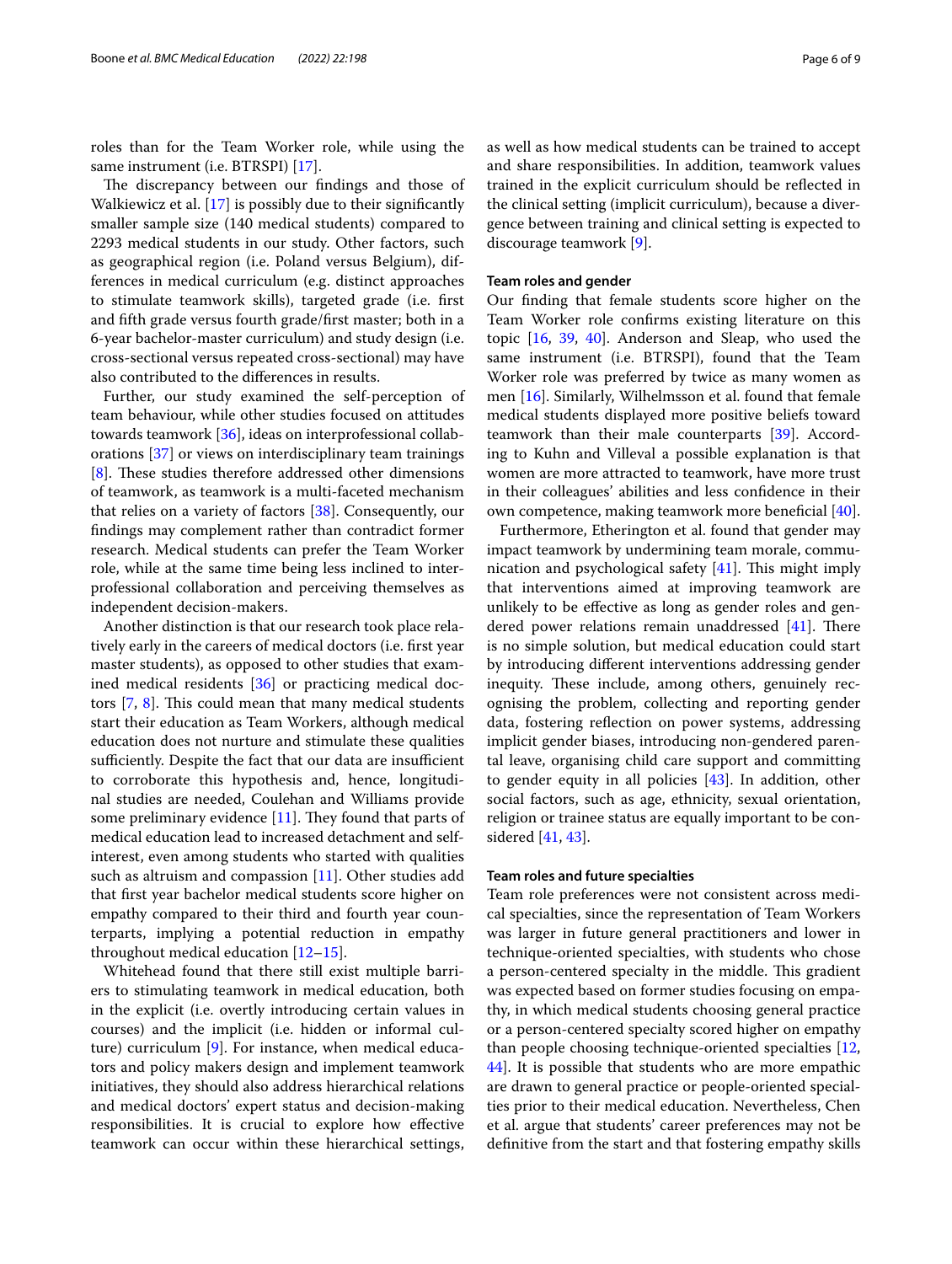during medical education may have an impact on future career choices [\[12\]](#page-7-14). With fewer medical students opting for a career in general practice or person-centered specialties in certain regions, a greater emphasis on empathy may stimulate to meet certain societal needs [\[12,](#page-7-14) [45](#page-8-16)].

#### **Practical implications**

Our fndings contribute to an increased scientifc understanding of how medical students perceive themselves in relation to their professional team roles, and how this is related to gender and specialty. There are several potential implications for policy makers, curriculum designers and medical teachers. First, former studies have shown that perceptions may result from experiences in the past and that people who have positive perceptions about teamwork tend to be more committed to it [[28](#page-8-0)]. Hence, providing positive teamwork experiences throughout the medical curriculum may not only improve perceptions about teamwork, but also raise existing levels of commitment to teamwork.

Second, if the current medical curriculum does not suffciently encourage teamwork and empathy skills [[9,](#page-7-7) [11–](#page-7-9) [13,](#page-7-24) [15,](#page-7-10) [44](#page-8-15)], the stimulation of these skills on all stages (i.e. from the admission process to curricula to residency) and all levels (i.e. explicit and implicit curricula) should be prioritized. For example, from the start medical students should be engaged in interprofessional education, where they are involved in problem-solving exercises with students from other healthcare professions (e.g. nursing or public health) [[46\]](#page-8-17). With regard to the implicit curriculum, policy makers, curriculum designers and medical educators need to be aware of the existing hierarchical relations and develop strategies to empower medical students [\[47](#page-8-18)]. Interventions to improve teamwork are unlikely to be optimally efective when they do not take into account hierarchical relations, decision-making responsibilities or important social identity factors, such as gender or ethnicity [\[41](#page-8-13)]. Role models and mentors play an important part in this process through demonstration and how to behave efectively in health care teams [[47\]](#page-8-18). Moreover, the provision of adequate feedback is recommended, not only on clinical knowledge, but also on teamwork and empathy skills. In addition, medical students need to be encouraged to be self-refective on their professional team role and discuss potential role conficts with mentors or peers [\[47](#page-8-18)].

Third, the development of trainings and interventions to improve teamwork throughout medical education should start from former research to ensure evidence-based interventions. For example, a recent study by Orsini et al. focused on the evaluation of two online interprofessional faculty development programs [[48\]](#page-8-19). They reported three main factors that facilitate an interprofessional environment: a professions-inclusive teaching style, a fexible learning climate, and interprofessional peer work [[48\]](#page-8-19). In addition, other studies on the impact of interprofessional simulated learning [[42\]](#page-8-20), teamwork skills modules [[49\]](#page-8-21), group based learning [\[50](#page-8-22)], problem-based learning [\[49](#page-8-21)] and team-based primary care [\[51](#page-8-23)] may include insights that are transferable to other programs seeking to enhance and support teamwork.

#### **Strengths and limitations**

An important strength of this research includes our large sample size (*n*=2293). We were able to collect data consistently from a large group of medical students over a fve-year period, which increases the generalizability of the results. Furthermore, our research provides valuable information on medical students' self-perceived team roles, which can be used to create new research questions or form hypotheses on cause-and-efect relationships (e.g. between medical education curricula and team work behaviour/skills). Nevertheless, we should also note several limitations of our research.

First, our study had a cross-sectional design, which might be prone to cohort efects. Nonetheless, our results have remained consistent over five consecutive years, indicating limited cohort bias. Second, the specialty analysis was limited to the cohorts of 2016 and 2017, which reduced the sample size for this research question. Third, the BTRSPI is an online questionnaire that measures students' perceptions of their own behaviour. Self-rapportage is known to be prone to social desirability bias, although Cheung and Chan state that the ipsative scoring of the BTRSPI can reduce it [[52\]](#page-8-24). Fourth, the BTRSPI's ipsative scoring form has the disadvantage that respondents are not familiar with this type of measurement, which can result in potential errors [[52\]](#page-8-24). Fifth, the questionnaire was presented to the participants as part of a group assignment during their medical education. Hence, further research is necessary to determine whether these fndings can be applied and generalized to multidisciplinary healthcare teams.

#### **Conclusions**

Given the growing importance of teamwork in our healthcare system, the results of this study are encouraging as they indicate that Team Worker is the most preferred team role among medical students. Nonetheless, a medical education system that prioritizes individual achievements over teamwork makes it difficult to adequately prepare future medical doctors for teamwork. This study suggests that increasing teamwork skills will require interventions at all stages (i.e. from the admission process to curricula to residency) and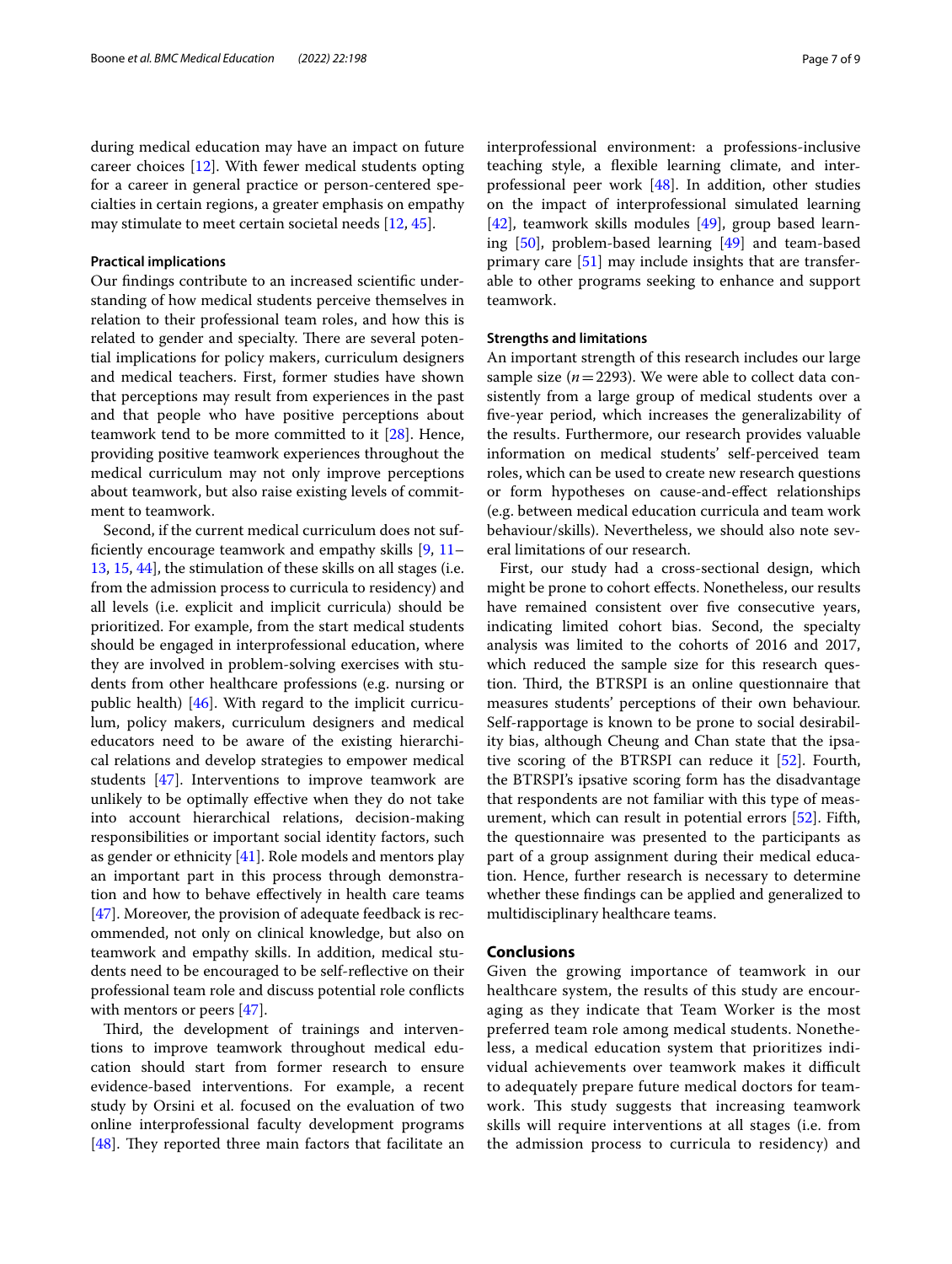all levels (i.e. explicit and implicit curricula). If medical education succeeds in this endeavor, our future healthcare system is likely to be more collaborative, more efficient and more efective; which may result in patients receiving higher-quality care.

#### **Abbreviations**

BTRSPI: Belbin Team Role Self Perception Inventory; CanMEDS: Canadian Medical Educational Directives for Specialists; KU Leuven: University of Leuven; GP: General Practitioners; PS: Person-oriented Specialties; TS: Technique-oriented Specialties.

#### **Acknowledgements**

The authors acknowledge the practical support of the 'Educational support office of the Faculty of Medicine' of the KU Leuven with regard to data collection among frst year master students and the provision of additional data (i.e. their specialty choice).

#### **Authors' contributions**

All authors meet the ICMJE criteria. A.B. gave substantial contributions to the design of the work, and to the analysis and interpretation of the data for the work. She drafted the work and made the frst data interpretation together with M.R. L.G. gave substantial contributions to the design and fundamental ideas of the work, and the interpretation of the results. He critically revised the work and provided important insights. In addition, M.R., K.H., C.V. and M.D. made substantial contributions to the conception, acquisition, analysis and interpretation of the data for the work; they critically revised the work for important intellectual content. All authors read and approved the fnal manuscript; and agreed to be accountable for all aspects of the work in ensuring that questions related to the accuracy or integrity of any part of the work were appropriately investigated.

#### **Funding**

No funding was provided to conduct this study.

#### **Availability of data and materials**

The datasets used and/or analysed during the current study are available from the corresponding author on reasonable request.

#### **Declarations**

#### **Ethics approval and consent to participate**

The submission of the questionnaire was part of a curriculum activity within medical education. For the retrospective analysis of the preferred team roles' associations with gender and specialty, ethical approval was obtained from the Social and Societal Ethics Committee of the KU Leuven (G-2020-1632) without the need for retrospective informed consent. All methods were carried out in accordance with relevant guidelines and regulations, including that all information related to an identifable person was pseudonymized.

#### **Consent for publication**

Not applicable.

#### **Competing interests**

The authors declare that they have no competing interests.

## Received: 3 November 2021 Accepted: 16 March 2022

#### **References**

- <span id="page-7-0"></span>1. Hall P, Weaver L. Interdisciplinary education and teamwork: A long and winding road. Med Educ. 2001;35(9):867–75.
- <span id="page-7-1"></span>2. Fernandez R, Kozlowski SWJ, Shapiro MJ, Salas E. Toward a defnition of teamwork in emergency medicine. Acad Emerg Med. 2008;15(11):1104–12.
- <span id="page-7-2"></span>3. Schmutz JB, Meier LL, Manser T. How efective is teamwork really? The relationship between teamwork and performance in healthcare teams: A systematic review and meta-analysis. BMJ Open. 2019;9(9):1–16.
- <span id="page-7-3"></span>4. Hall P. Interprofessional teamwork: Professional cultures as barriers. J Interprof Care. 2005;19(SUPPL. 1):188–96.
- <span id="page-7-4"></span>5. Montgomery A, Spânu F, Bəban A, Panagopoulou E. Job demands, burnout, and engagement among nurses: A multi-level analysis of ORCAB data investigating the moderating efect of teamwork. Burn Res. 2015;2(2–3):71–9.
- <span id="page-7-5"></span>6. Rosen MA, DiazGranados D, Dietz AS, Benishek LE, Thompson D, Pronovost PJ, et al. Teamwork in Healthcare: Key Discoveries Enabling Safer, High- Quality Care. Am Psychol. 2018;73(4):433–50.
- <span id="page-7-6"></span>7. Gabbard GO. The Role of Compulsiveness in the Normal Physician. JAMA J Am Med Assoc. 1985;254(20):2926–9.
- <span id="page-7-13"></span>8. Reuben DB, Levy-Storms L, Yee MN, Lee M, Cole K, Waite M, et al. Disciplinary split: A threat to geriatrics interdisciplinary team training. J Am Geriatr Soc. 2004;52(6):1000–6.
- <span id="page-7-7"></span>9. Whitehead C. The doctor dilemma in interprofessional education and care: How and why will physicians collaborate? Med Educ. 2007;41(10):1010–6.
- <span id="page-7-8"></span>10. Saba GW, Villela TJ, Chen E, Hammer H, Bodenheimer T. The myth of the lone physician: Toward a collaborative alternative. Ann Fam Med. 2012;10(2):169–73.
- <span id="page-7-9"></span>11. Coulehan J, Williams PC. Vanquishing virtue: The impact of medical education. Acad Med. 2001;76(6):598–605.
- <span id="page-7-14"></span>12. Chen D, Lew R, Hershman W, Orlander J. A cross-sectional measurement of medical student empathy. J Gen Intern Med. 2007;22(10):1434–8.
- <span id="page-7-24"></span>13. Hojat M, Vergare MJ, Maxwell K, Brainard G, Herrine SK, Isenberg GA, et al. The devil is in the third year: A longitudinal study of erosion of empathy in medical school. Acad Med. 2009;84(9):1182–91.
- 14. Newton BW, Barber L, Clardy J, Cleveland E, O'Sullivan P. Is there hardening of the heart during medical school? Acad Med. 2008;83(3):244–9.
- <span id="page-7-10"></span>15. Lim BT, Moriarty H, Huthwaite M, Gray L, Pullon S, Gallagher P. How well do medical students rate and communicate clinical empathy? Med Teach. 2013;35(2):946-51.
- <span id="page-7-11"></span>16. Anderson N, Sleap S. An evaluation of gender differences on the Belbin team role self-perception inventory. J Occup Organ Psychol. 2004;77(3):429–37.
- <span id="page-7-12"></span>17. Walkiewicz M, Sowińska K, Tartas M. Medical studies, team roles and emotional intelligence. Fam Med Prim Care Rev. 2018;20(1):71–7.
- <span id="page-7-15"></span>18. Hojat M, Bianco JA, Mann D, Massello D, Calabrese LH. Overlap between empathy, teamwork and integrative approach to patient care. Med Teach. 2015;37(8):755–8.
- <span id="page-7-16"></span>19. Chakraborti C, Boonyasai RT, Wright SM, Kern DE. A systematic review of teamwork training interventions in medical student and resident education. J Gen Intern Med. 2008;23(6):846–53.
- <span id="page-7-17"></span>20. Frank JR, Snell L, Sherbino J. CanMEDS 2015: Physician Competency Framework [Internet]. Ottawa; 2015. Available from: [http://www.royal](http://www.royalcollege.ca/portal/page/portal/rc/canmeds/resources/publications) [college.ca/portal/page/portal/rc/canmeds/resources/publications](http://www.royalcollege.ca/portal/page/portal/rc/canmeds/resources/publications)
- <span id="page-7-18"></span>21. Ringsted C, Hansen TL, Davis D, Scherpbier A. Are some of the challenging aspects of the CanMEDS roles valid outside Canada? Med Educ. 2006;40(8):807–15.
- <span id="page-7-19"></span>22. KU Leuven. Medical Education in Belgium: structure and vision [Internet]. 2021 [cited 2021 Mar 30]. Available from: [https://med.kuleuven.](https://med.kuleuven.be/en/study/incomingstudents/medical-education-in-belgium) [be/en/study/incomingstudents/medical-education-in-belgium](https://med.kuleuven.be/en/study/incomingstudents/medical-education-in-belgium)
- <span id="page-7-20"></span>23. Yates J. When did they leave, and why? A retrospective case study of attrition on the Nottingham undergraduate medical course. BMC Med Educ. 2012;12(1).
- 24. Colebatch R, Zeina M, Jones AE. Shifting the focus from academic achievement. Clin Teach. 2019;16(1):83.
- <span id="page-7-21"></span>25. Chandrashekar A, Mohan J. Preparing for the National Health Service: the importance of teamwork training in the United Kingdom medical school curriculum. Adv Med Educ Pract. 2019;10:679–88.
- <span id="page-7-22"></span>26. Horsburgh M, Perkins R, Coyle B, Degeling P. The professional subcultures of students entering medicine, nursing and pharmacy programmes. J Interprof Care. 2006;20(4):425–31.
- <span id="page-7-23"></span>27. Frank JR, Danoff D. The CanMEDS initiative: Implementing an outcomes-based framework of physician competencies. Med Teach. 2007;29(7):642–7.